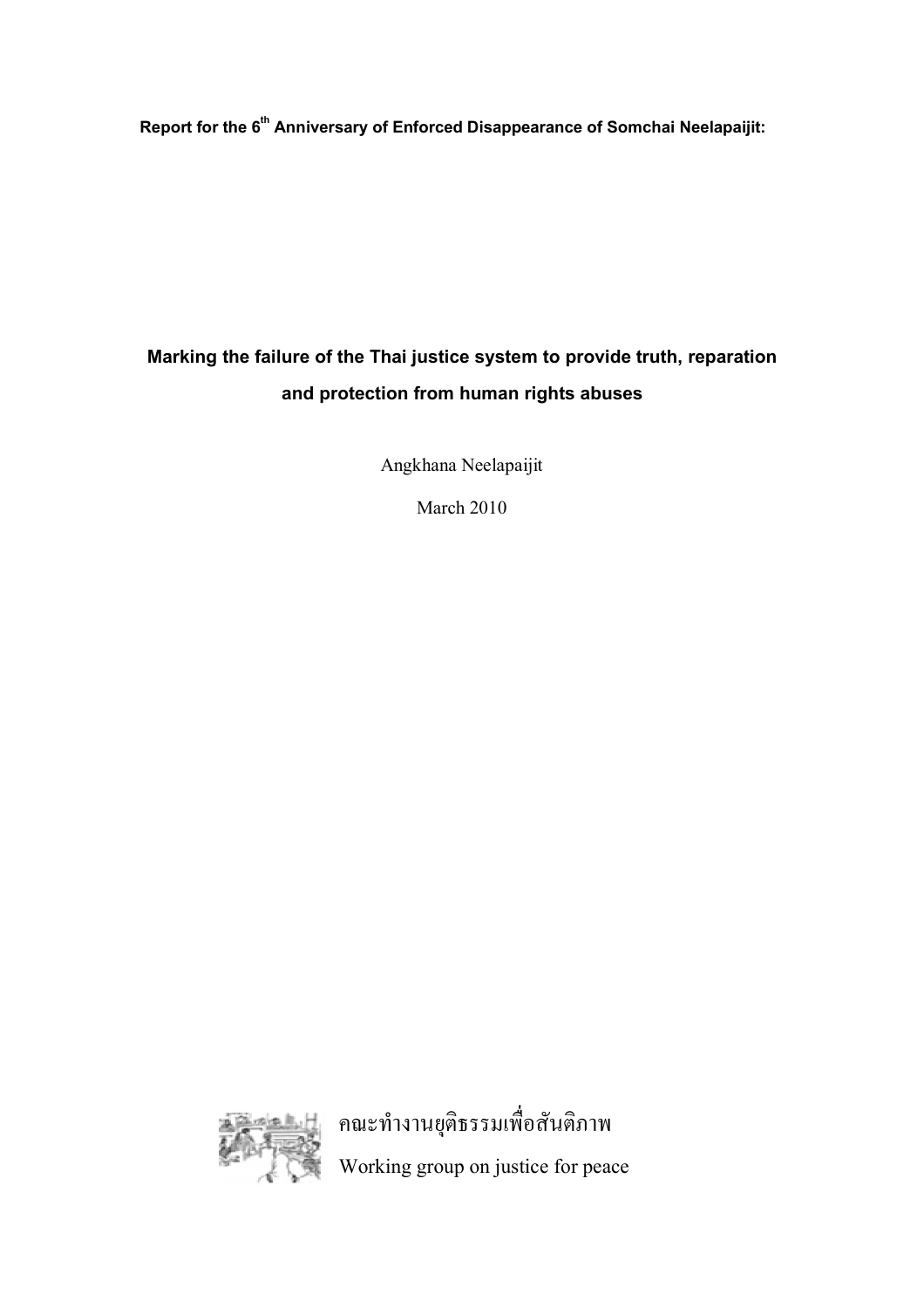# **6 th Anniversary of Enforced Disappearance of Somchai Neelapaijit: Marking the failure of the Thai justice system to provide truth, reparation and protection from human rightsabuses \***

#### **Background**

 $\overline{a}$ 

Mr. Somchai Neelapaijit began his career as a lawyer in 1977. He used to work with Mr. Thongbai Thongpao, a human rights lawyer who won the Magsaisai Award providing legal aid to people. His last engagement involved legal representation for defendants in security related cases in the Southern border provinces of Thailand. Most of his clients were poor with little education. Somchai was driven by dedication and bravery. At that time, only few lawyers paid attention to human right abuses in the Southern border provinces. Most of the defendants he represented had been acquitted by the Court due to a lack of convincing evidence including forensic evidence. Many of them were implicated by hearsay evidence, and some had been tortured to force confessions. Thus, most of these cases were dismissed by the Court.

Apart from representing his clients in the Court, Somchai was known for speaking out against unjust practices by the police and calling for reform of the justice system, particularly regarding the roles of the police as inquiry official, the beginning of the justice process. Reform was meant to help enhance protection of human rights and to make the justice system more effective in order to provide justice to the people. He urged fellow lawyers to recognize the importance of legal aid and to dedicate themselves to providing legal aid to people whose rights were increasingly abused in the Southern border provinces.

The unrest in the Deep South has been intensifying since the gun robbery and school arsons took place on 4 January 2004 in Narathiwat. By the order of Pol. Lt. Col. Thaksin Shinawatra, the then Prime Minister, police from Bangkok were deployed in Southern border provinces. The malpractice of certain police officials involved in

 $\check{}$ Compiled by Ms. Angkhana Neelapaijit, on the 6 $^{\sf th}$  anniversary of the enforced disappearance of Mr. Somchai Neelapaijit, human right lawyer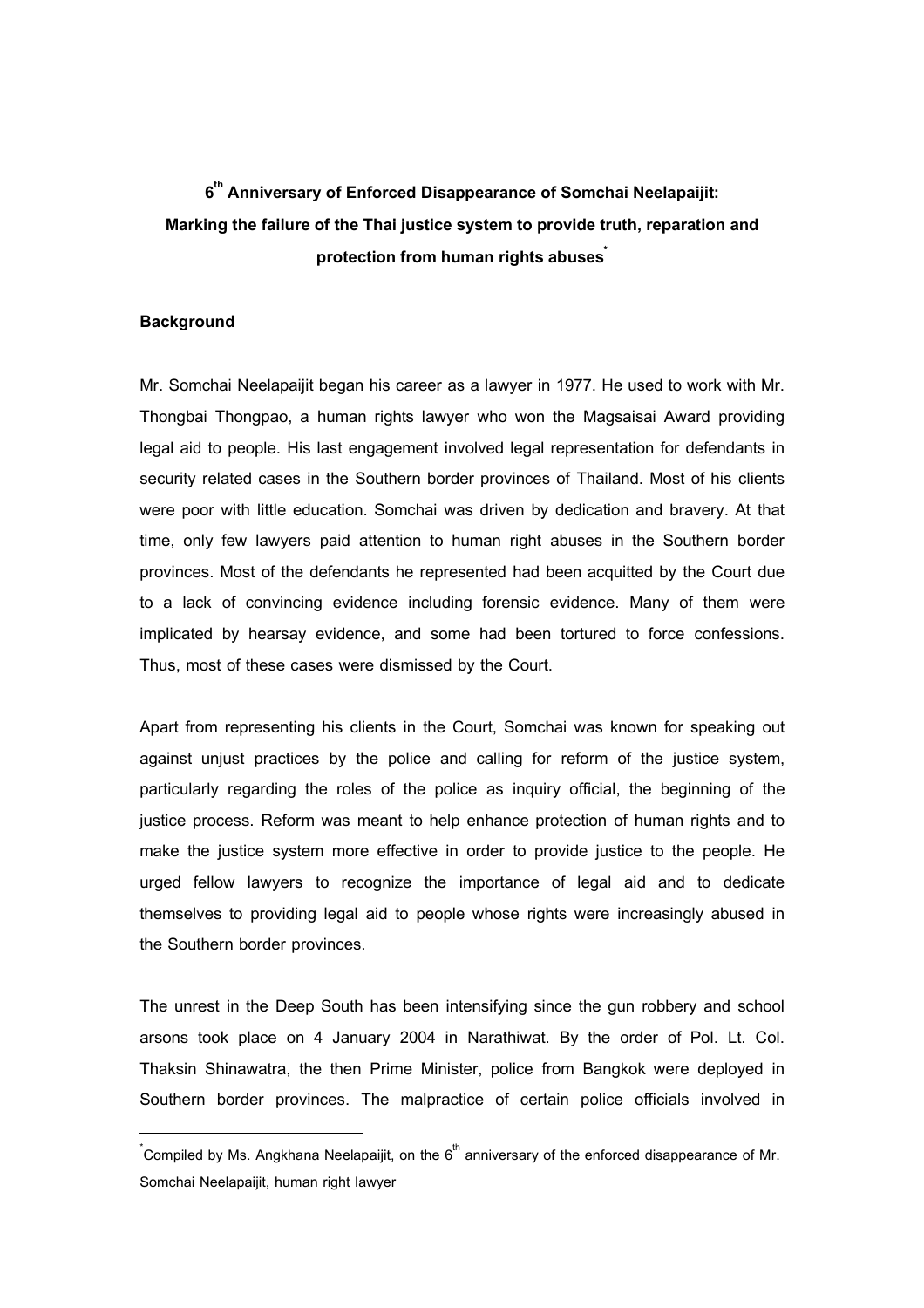abetting arbitrary detention of people, torturing detainees, manslaughter or even extrajudicial killing drew outcries from the population.

#### **Causes of the enforced disappearance**

Somchai Neelapaijit was disappeared at about 20.30 on 12 March 2004 on Ramkhamhaeng Rd, almost opposite the Hua Mark Police Station in Bangkok. The incidence could have been a result of complaints of torture inflicted on five alleged offenders from Narathiwat in the gun robbery and school arson case including Mr. Makata Harong, Mr. Abdulah Arbukaree, Mr. Manaseh Mamah, Mr. Sudeerueman Maleh and Mr. Sukri Maming. Before the incident, Mr. Somchai went to visit the five alleged offenders at the Crime Suppression Division in Bangkok and was told that they had been subjected to brutal physical abuse perpetrated by the arresting police officials who forced them to confess to the charges. All of them were subject to physical assault including having their genitalia charged with electrical currents, being hung with ropes, being forced to stand naked on a chair while stretching their feet, and having been urinated into mouth, etc. Pol. Gen. Sombat Amornwiwat, the then Director General of the Department of Special Investigation (DSI), as Chairperson of the fact-finding committee to look into the disappearance of Somchai, testified to a Senate Standing Committee that Somchai Neelapaijit's attempt to help the five alleged offenders was the cause of his disappearance. If the torture complaints brought forward by the five alleged offenders were proven true, several officials shall be held liable for criminal prosecution. However, the public prosecutor decided to drop the charges against the five alleged offenders.

Part of the complaint written by Somchai Neelapaijit to demand justice for the five alleged offenders was sent to various agencies on 11 March 2004, one day before his enforced disappearance, which stated:

" ...as a result of the act (of torture), the five alleged offenders were forced to confess as demanded by the police officials. Their confession and cooperation in the reenactment of the crime was made possible by their being subject to physical assault, being threatened, being denied visit by relatives and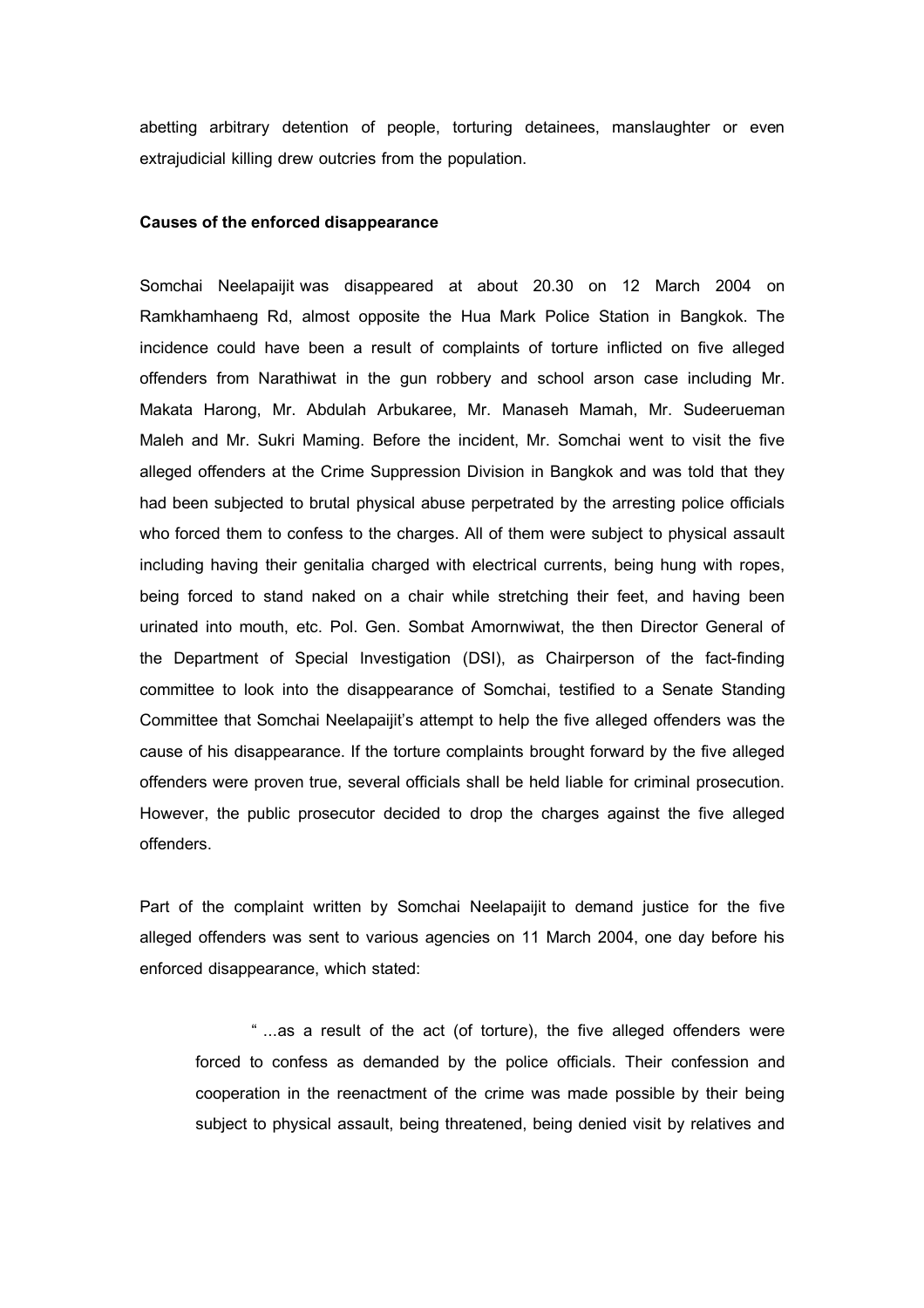lawyers while the interrogation was taking place, all of which could be construed as violation of the alleged offenders' rights.

"Such an act is in breach of the Criminal Procedure Code and has led to the demise at the beginning of the justice process…"

Apart from his complaint of torture, Somchai Neelapaijit embarked on an effort to gather 50,000 signatures for a petition to support the revocation of Martial Law in the Southern border provinces (as per the procedure in 1997 Constitution). In his opinion, Martial Law provided excessive power to the military including the power to hold a person in detention for up to seven days without a warrant or a charge. Accordingly, detainees were also denied visits by their relatives or lawyers. Thus, most people who are held in custody by such a law often complained about torture and several cases of enforced disappearances in custody had been reported.

#### **At the threshold of justice process**

After the abduction of Somchai Neelapaijit on 12 March 2004, his car was found in a restricted area behind the Morchit 2 Transportation Terminus on 16 March. It was sent from there to the Scientific Crime Detection Division of the Royal Thai Police for examination. On 19 March, it was sent to the Central Institute of Forensic Science (CIFS), Ministry of Justice, for further examination. Though high ranking police officials in charge of the investigation in this case told the press that major evidence had been found, useful for identifying the perpetrators, later testimonies and evidence including forensic evidence submitted to the Court had failed to hold perpetrators liable to the charges.

It seemed at the time as if the government led by PM Pol. Lt. Col. Thaksin Shinawatra was endeavoring to solve the case of the enforced disappearance of Somchai Neelapaijit. With pressure from public and human rights activists inside and outside the country, five arrest warrants were issued against five police officials including **Pol. Major Ngern Thongsukand ("Defendant 1"), Pol. Major Sinchai Nimpunyakampong ("Defendant 2"), Pol. Sergeant Major Chaiweng Paduang ("Defendant 3"), Pol. Sergeant Rundorn Sithiket ("Defendant 4") and Pol. Lieutenant Colonel Chadchai Liamsanguan ("Defendant 5)** from the Crime Suppression Division for **robbery and**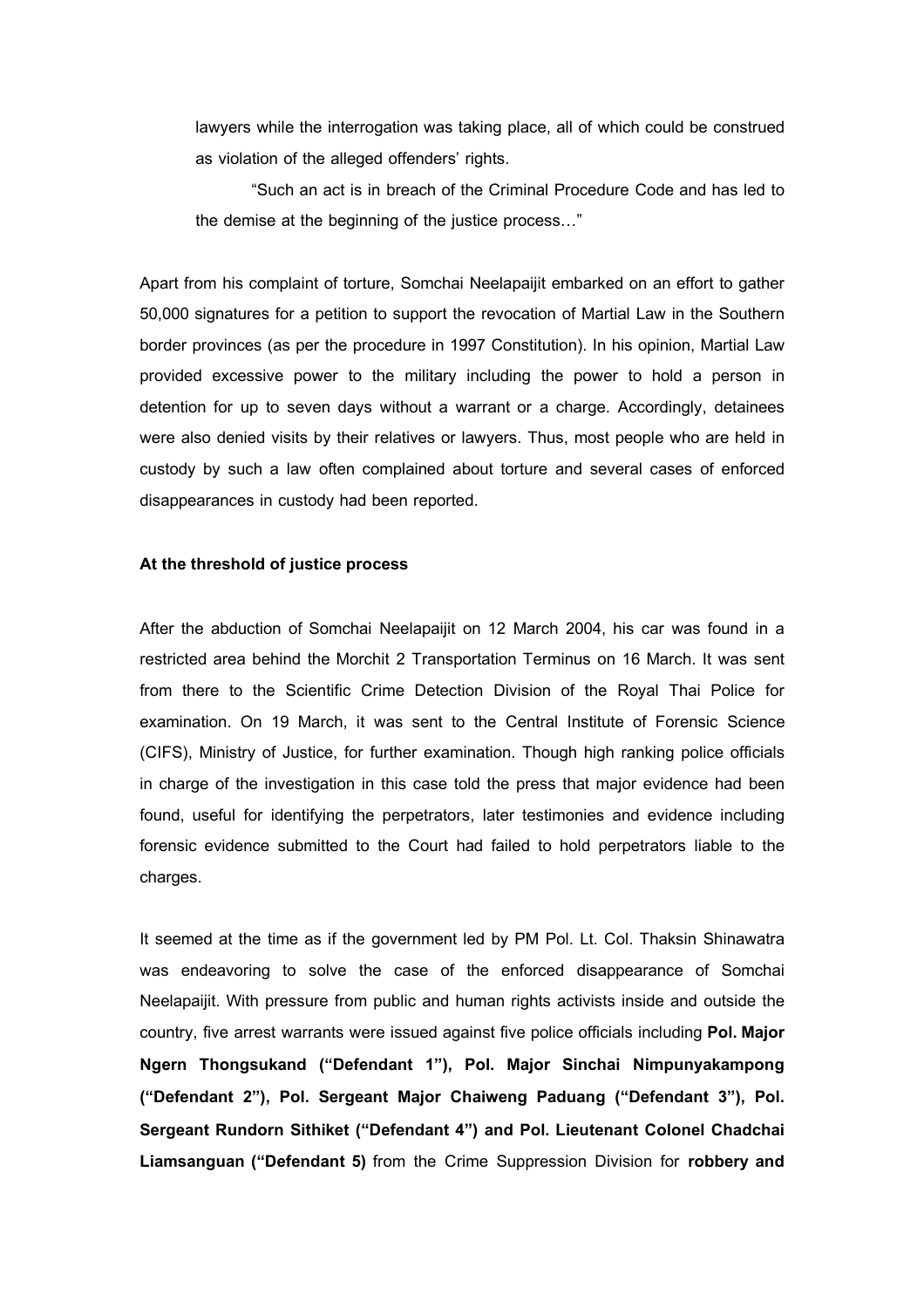**coercion** with the use of violence. As neither the body nor other evidence could be retrieved to confirm his death, more serious charges including murder had not been pressed against the alleged offenders. All of the defendants were released temporarily. After being detained for 30 days, the fifth defendant was allowed to resume his official duties as if the time he had spent in jail was counted as normal working hours. A regulation of the Office of Civil Service Commission (OCSC) prohibits a governmental official from being absent from work for more than 15 days successively without due reasons.

#### **The taking of evidence**

The first hearing of the Somchai Neelapaijit case took place in August 2005 and the taking of evidence lasted until December the same year. From the hearings, it appeared that certain defendants had worked in the Southern border provinces and were involved in torturing the alleged offenders as per the complaint of Mr. Somchai. The fact was affirmed by the evidence no. Jor 128 submitted to the Court which included a letter declaring the appointment of Defendant 5 as part of the Committee to Investigate and Hold to Justice Perpetrators in the 4 January 2004 Gun Robbery Case. Defendant no. 1 was also part of the team to bust the five alleged offenders. Mr. Sudeerueman Maleh, one of the five alleged offenders, confirmed that Defendant 1 was among those having committed physical assault against him while being detained in the South and in Bangkok, as per the evidence no. Jor 26. After the disappearance of Mr. Somchai, Defendant 1 and 5 paid a visit to Mr. Sukri Maming as per the evidence no. Jor 23. And Defendant 1, 2 and 4 were taken by Defendant 5 and Police Colonel Pisit Phisuthisak (his title then), as part of the arresting team that busted Mr. Makata Harong and his friends, to turn themselves in (according to the evidence no. Jor 1).

#### **Evidence related to mobile phone usage**

According to testimonies to the Court by inquiry officials of this case with verification from experts of the Communication Authority of Thailand (CAT) Telecom Public Company Limited (TOT), it was found that phone use logging was digitalized and could be verified. The phone log showed that since the morning of 12 March 2004, the five defendants called each other and appeared to monitor the move of Mr. Somchai until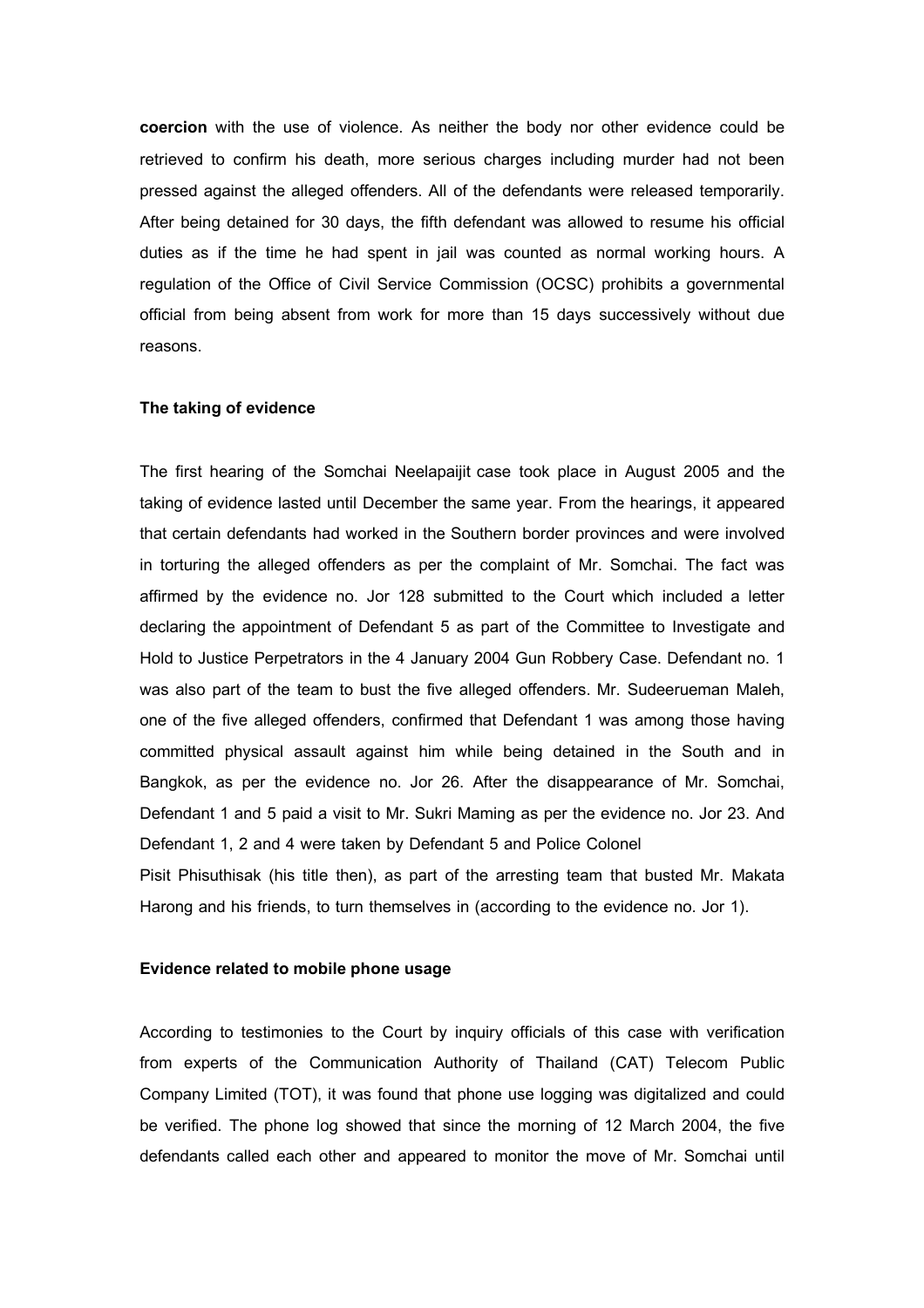the disappearance took place. Right after the abduction, Defendant 5 called Police Colonel Pisit Phisuthisak (his title then). Thoughout 6 - 11 March 2004, the defendants' phone communication was seldom, but on 12 March 2004, the day the incidence took place, they called each other up to 75 times. Then during 13 - 15 March, their phone communication with each other had dramatically declined again. However, on 16 - 17 March 2004, when Mr. Somchai's vehicle was located, they called each other up to 36 times.

# **Forensic evidence**

Though Mr. Somchai's vehicle was found pulled over on the road, no significant forensic evidence has been acquired, except some fingerprints and hair samples of Mr. Somchai and his family members. One witness testified that he saw Defendant 2 driving Mr. Somchai's vehicle away after he was shoved into the car arranged by the five defendants. During the court hearings, public prosecutors and officials from the Scientific Crime Detection Division of the Royal Thai Police stated that no sufficient forensic evidence had been found to pin down perpetrators in this case. But as all the five defendants were inquiry officials themselves, and Defendant 5 even having been trained on investigation and evidence collection by the FBI in the USA, they were aware of the methods to destroy the evidence including latent fingerprints. This might be the reason why no evidence was found in Mr. Somchai's vehicle.

# **Witnesses**

Since the enforced disappearance of Mr. Somchai took place in downtown Bangkok and during rush hour and traffic jam, a number of people witnessed the incidence. For example, an eyewitness called 191 and found that the officials failed to take action. The record showed that the official acknowledged the notification and came to the crime scene, but found nothing criminal. There were also several other eyewitnesses, but due to the failure of the witness protection program in Thailand, several of them withdrew their testimonies at the Court hearing as they were too afraid to come out to testify. Fortunately, one eyewitness who was a woman agreed to testify and stated that Defendant 1 looked just like the person who shoved Mr. Somchai into the waiting car while Mr. Somchai's car was driven off by another man.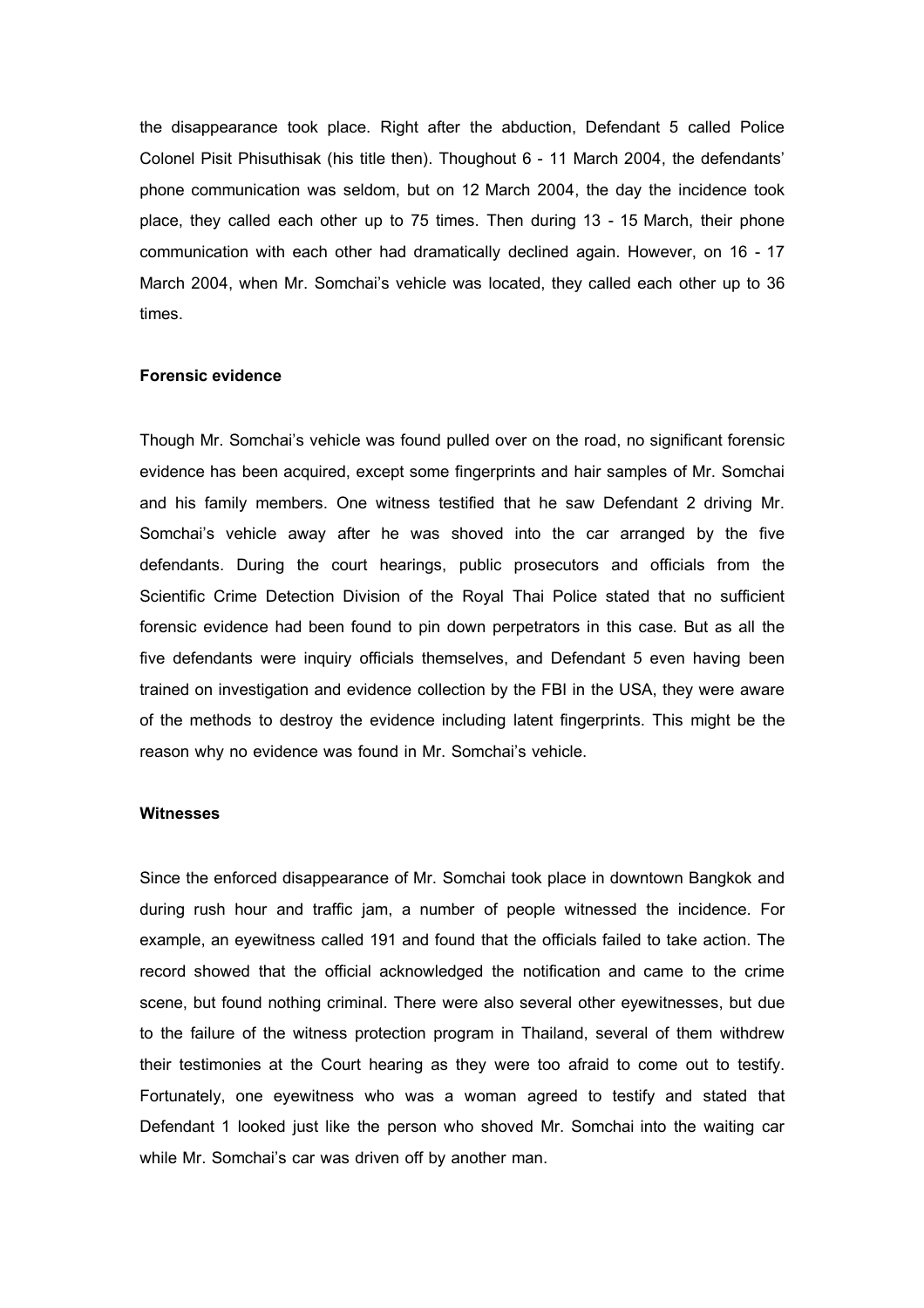#### **Threats and interference against the performance of inquiry officials**

Not only the witnesses had to face threats, but inquiry officials in charge of the case also felt unsafe. It was proven by the court verdict on Black Case no. 1469/2547 between Pol. Gen. Sant Sarutanond v Mr.Sondhi Limthongkul, Defendant 1, Ms. Sarocha Pornudomsak, Defendant 2, in the libel against official suit. Part of the verdict in page 21, line number 11-18, and page 22, line number 1-10, states:

"...and the former advisor to the Deputy Prime Minister in charge of national security who used to be in charge of the Royal Thai Police, and the very same person who testified on issues concerning the South in 3.4, stated that regarding the disappearance of Mr. Somchai Neelapaijit, Gen. Chawalit Yongchaiyuth, the Deputy Prime Minister instructed the perpetrators being brought to justice. The leader of the inquiry team, Commander of Metropolitan Police Bureau and Deputy Commissioner-General in charge of the investigation had asked to meet secretly with Gen. Chawalit. They reported to the General that there were many obstacles in this case and asked him to provide support and protection. The witness surmised that that the officials asked for having confidential meeting with Gen. Chawalit could showed how formidable the pressure and the obstacles the inquiry officials had to endure…" and

"...in addition, the fact that the leader of the inquiry team, Commander of Metropolitan Police Bureau and Deputy Commissioner-General asked to secretly meet with Gen. Chawalit requesting protection could imply that someone with higher power intervened in the investigation of the inquiry officials causing a lack of transparency in this matter..."

## **The judgment**

After seven months of court hearings into the disappearance of Mr. Somchai from August 2005 onward on the offences regarding coercion and robber, the Bangkok Criminal Court read out the verdict in Black Case no. 1952 / 2547 and Red Case no. Or 48 / 2006 on 12 January 2006. In sum, the Court holds that: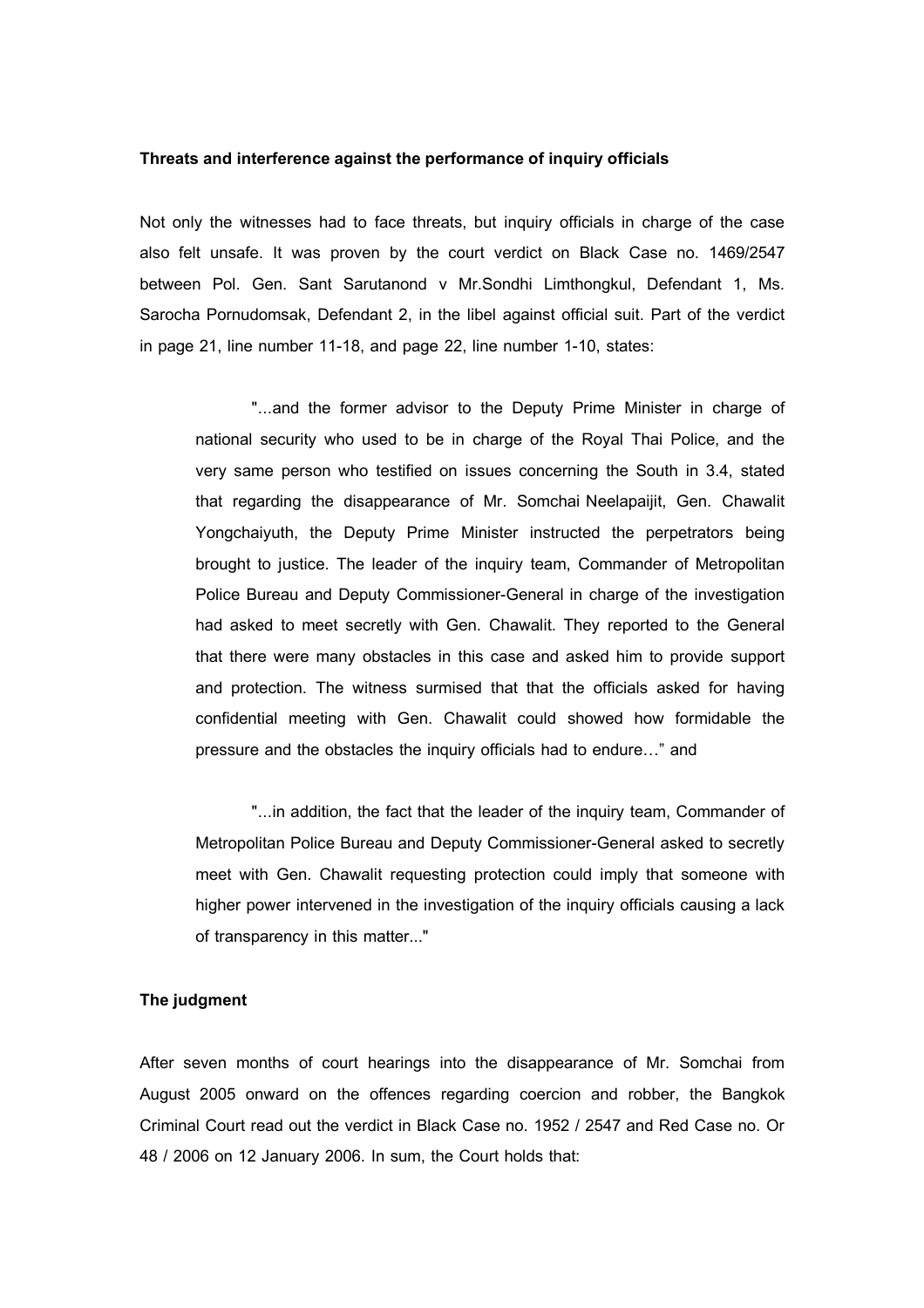"After reviewing all the evidence, and considering that the prosecution witnesses including inquiry officials had given consistent accounts regarding the time and the place, **the Court was undoubtedly convinced that Mr. Somchai had disappeared**. As per the phone logs showing the use of mobile phones among the five defendants who contacted each other several times from different locations during the days before the incidence and on the day the disappearance took place, the Court still casts some suspicion over the phone logs. As the plaintiffs have failed to bring to court the Deputy Commissioner-General and Deputy Commander of the Metropolitan Police Bureau, who the plaintiffs claimed had helped to obtain the phone logging, the defendant lawyers were unable to cross-examine the issue and thus the evidence is considered impalpable. "

" ...in addition, the Court heard from three eyewitnesses who precisely described the appearance of Pol. Major Ngern Thongsukand, Defendant 1, in that he was tall and bald, they were able to point to the correct photo of his. The witnesses confirmed that they saw Pol. Major Ngern Thongsukand (Defendant 1) shoving Mr. Somchai into the car. Since the three witnesses never had an issue or a conflict with the defendant, they are believed to have given an honest account. But the Court was not convinced by the claim of the defendants that the inquiry officials from the Metropolitan Police Bureau had taken charge of the investigation simply because they wanted to frame the defendants to be penalized due to conflicts between the Crime Suppression Division and the Metropolitan Police Bureau. As per the robbery offence, since the plaintiffs failed to provide for eyewitnesses to verify that Pol. Major Ngern and other committed the incidence, the defendants therefore enjoy benefit of the doubt.."

" .. the Court believes that Pol. Major Ngern committed offences of physical assault as per Section 319(1) of the Penal Code and coercion of a person to do or not to do something by the use of violence as per Section 319(2) of the Penal Code. The Defendant 1 is convicted with the gravest punishment for coercion with three years imprisonment, whereas charges against Defendant 2-5 are dismissed due to a lack of supporting evidence."

# **Failure of state mechanisms to uphold justice**

After the court ruling, all the police officials who were defendants in the case in the abduction of Mr. Somchai were allowed to resume their official duties, except Pol. Major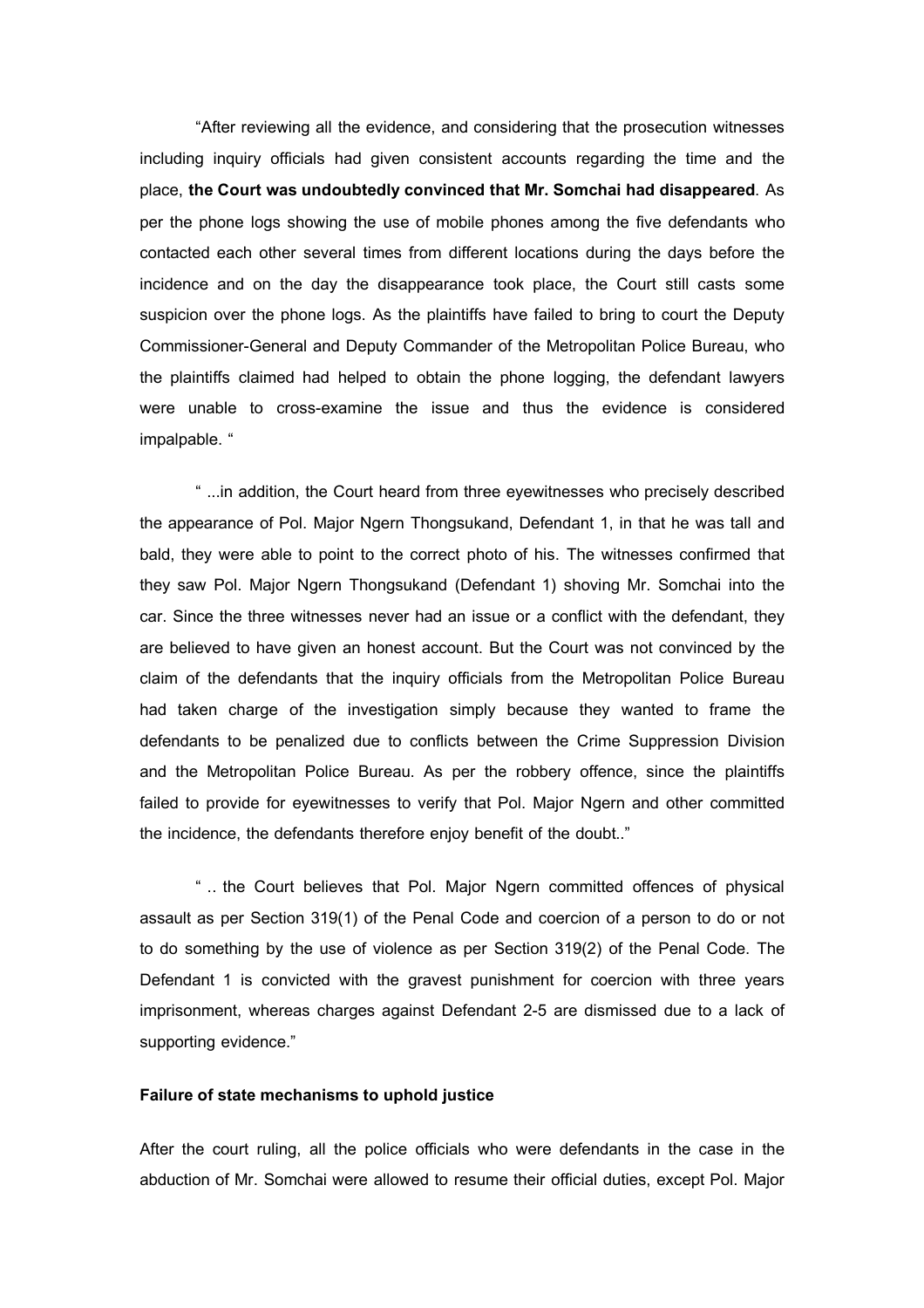Ngern Thongsuk, Defendant 1, who was sentenced to serve three years in jail. He was nevertheless released on bail while the case was being appealed. Injured parties in this case find such permission unfair, since as long as the four police officials continue to serve their offices, it may simply make the witnesses fear, tantamount to a threat to the witnesses affecting their willingness to give evidence to the Court. Complaints in this matter have been lodged to concerned agencies and independent regular organizations including the Crime Suppression Division, the Administrative Court, and the Ombudsmen (under the 1997 Constitution).

# **Crime Suppression Division**

 CSD issued a letter no. 0026/ 4010 dated 18 September 2006 announcing the result of a disciplinary inquiry against the five police officials who became defendants in the coercion offence, summarized as: *....* **It cannot be construed yet that the five alleged officials had committed grave disciplinary breaches. The accusation concerning their commitment of grave breaches was related to the criminal action brought against them, and the matter is in the consideration of the Court. The Committee to Investigate Grave Breaches proposes that any further decision should be made pending the final stage of the criminal action…** 

## **Administrative Court**

- **On 12 March 2007, Ms. Angkhana Neelapaijit lodged a complaint with the** Royal Thai Police and Commissioner-General of the Administrative Court concerning a lack of disciplinary action against the police officials who became defendants in the abduction case of Mr. Somchai
- **On 4 April 2007**, the Lower Administrative Court ruled on the Black Case no. 475/ 2007 and Red Case no. 533/ 2007 dismissing the complaint filed by Ms. Angkhana Neelapaijit regarding the failure of the Royal Thai Police to initiate disciplinary action against the five police officials who became defendants in the coercion and robbery cases against Mr. Somchai. It was deemed by the Court that **" ... The order made by the accused no. 2 (Commissioner-General) to reinstate the five police officials has been made at the discretion of a commanding official as provided for by**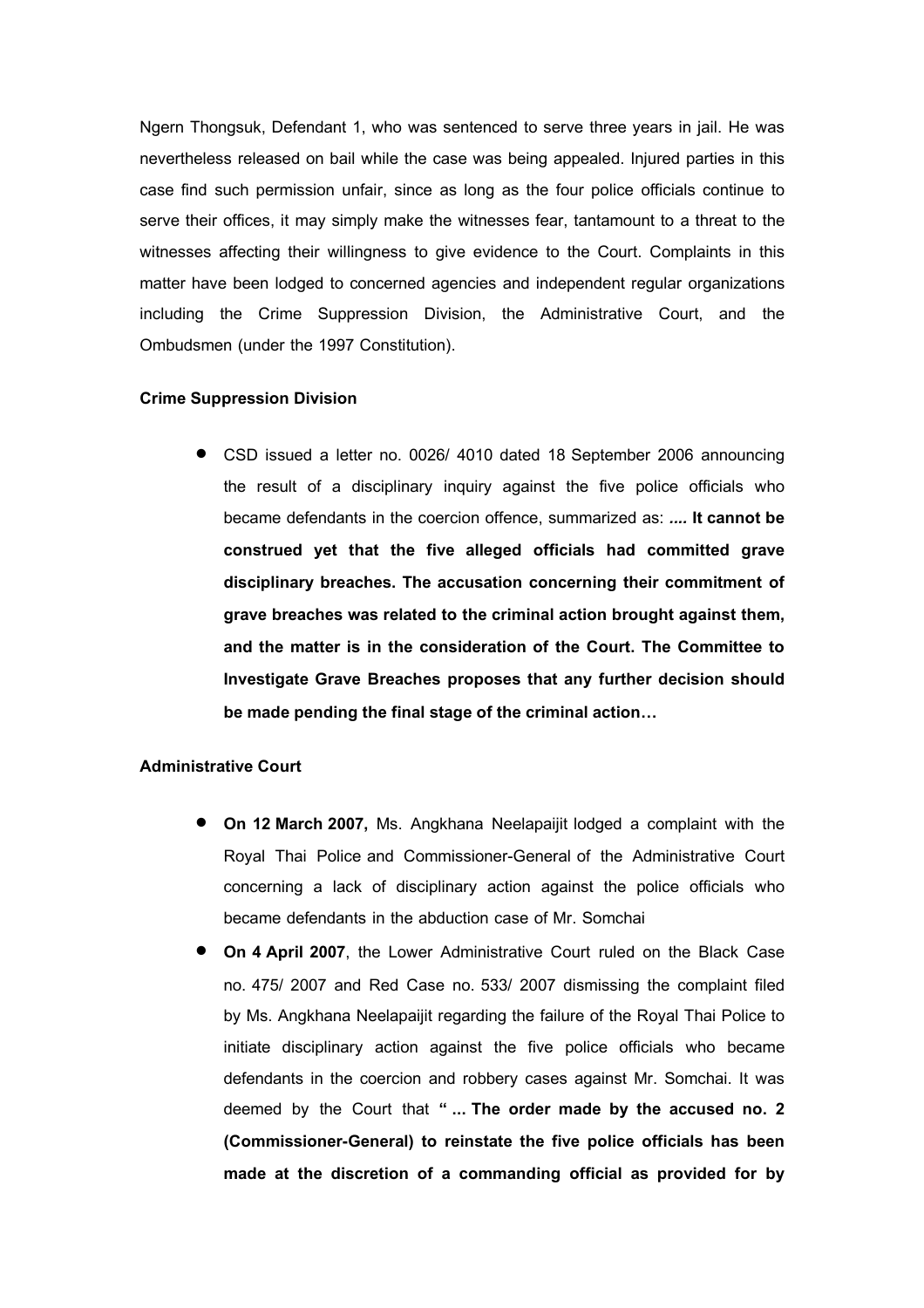regular procedure. Therefore, the order made by the accused no. 2 shall **not affect the rights or duties of the complainant who is outside the administrative chain of command. The complainant is not considered a person to be affected by the order of the accused no. 2 which makes it possible for the five police officials to resume their official duties. Therefore, the complainant has no legal standing to ask the Court to repeal the order of the accused no. 2. As per the request for the two accused to initiate disciplinary action against the concerned police officials including the suspension order or the removal from office pending consideration of the Criminal Court and the investigation of the Department of Special Investigation (DSI), the Court deems that disciplinary actions are a matter between the state and its officials and is subject to the dissertation of a commanding officer. Any disciplinary action shall also not help to address the grievances of the complainant directly. Therefore, the complainant has no legal standing to sue the accused as per Section 42(1) of the Administrative Court Establishment & Procedure Act B.E. 2542 (1999)."**

# **Appeal motion**

 **On 22 July 2007, the Supreme Administrative Court** delivered the order no. 501 / 2007 affirming the decision made by the Lower Administrative Court to dismiss and delist the case.

# **Office of Ombudsman**

- **On 22 March 2006, Ms. Angkhana Neelapaijit complained to the Office of** the Ombudsman regarding the fact that the police officials who became defendants in a criminal case were spared from disciplinary action.
- **On 18 January 2007**, a most urgent letter no. Phor Ror 22 / 581 was received from the Office of the Ombudsman of three pages and attached with a copy of the Ombudsman Act, B.E. 2542 (1999). In sum, it reads in three lines "*......the Ombudsman ( Mr. Poonsap Piya-anand) deems that*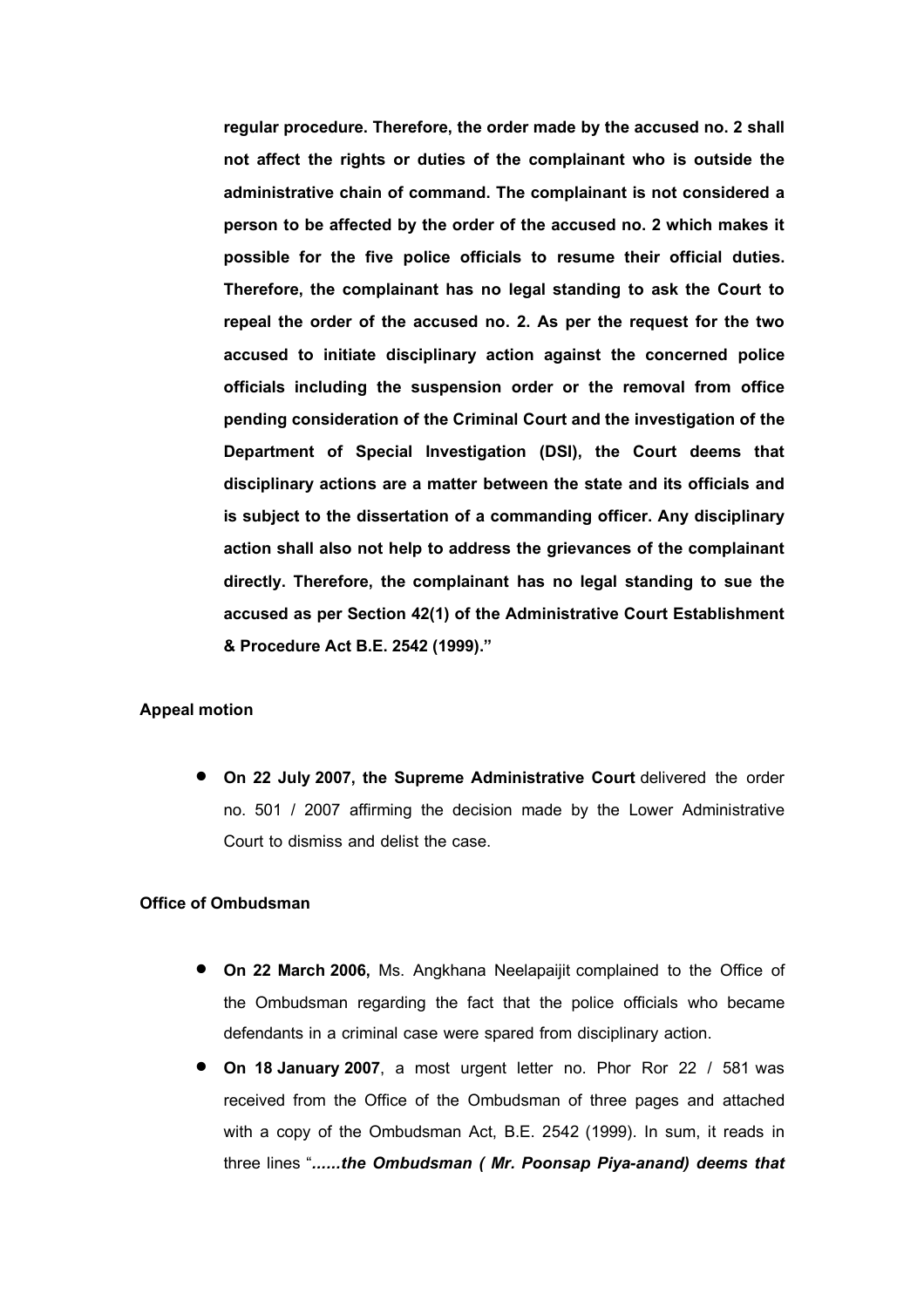*since the 1997 Constitution has been repealed, the Ombudsman therefore is in no position to review the complaint and take any action....."*

### **Justice proceeding**

- **Case concerning coercion and infringement on freedom:** After the Lower Court ordered on 12 January 2006, the injured parties have lodged an appeal motion which is being considered in the Appeals Court.
- **Case concerning murder:** Since it is believed that Mr. Somchai might have died after his disappearance, the Department of Special Investigation (DSI) has agreed to take it on as a special case on 19 July 2005 and the investigation has been ongoing. Much focus by DSI has been placed on locating the body parts and the drums believed to have been used for disposing Mr. Somchai's body in the Maeklong River, Ratchaburi province, according to a tipoff by an eyewitness. Four 200-litre drums have been found together with some bone fragments. The DNA testing done to the evidence failed to give any positive match with that of Mr. Somchai.
- **Complaint about torture of alleged offenders: The** DSI has passed on the complaint of torture of Mr. Makata Harong and others allegedly committed by high ranking police officials to the National Anti-Corruption Commission (NACC). The complaint is believed to be one of the causes for the enforced disappearance of Mr. Somchai. The case has been considered by NACC for almost three years now, and 14 police and military officials have been summoned to listen to the charges.
- **Being declared a disappeared person by the order of the Court:** On 18 May 2009, the Civil Court ordered in the Black Case no. 1206 / 2009 and Red Case no. 2050/ 2009 in sum that "..since Mr. Somchai has disappeared for more than five years now, the Court declared Mr. Somchai a disappeared person as per Section 61 (1) of the Commercial and Civil Code".
- **UN Working Group on Enforced or Involuntary Disappearance (UN WGEID)** has accepted to review the enforced disappearance of Mr. Somchai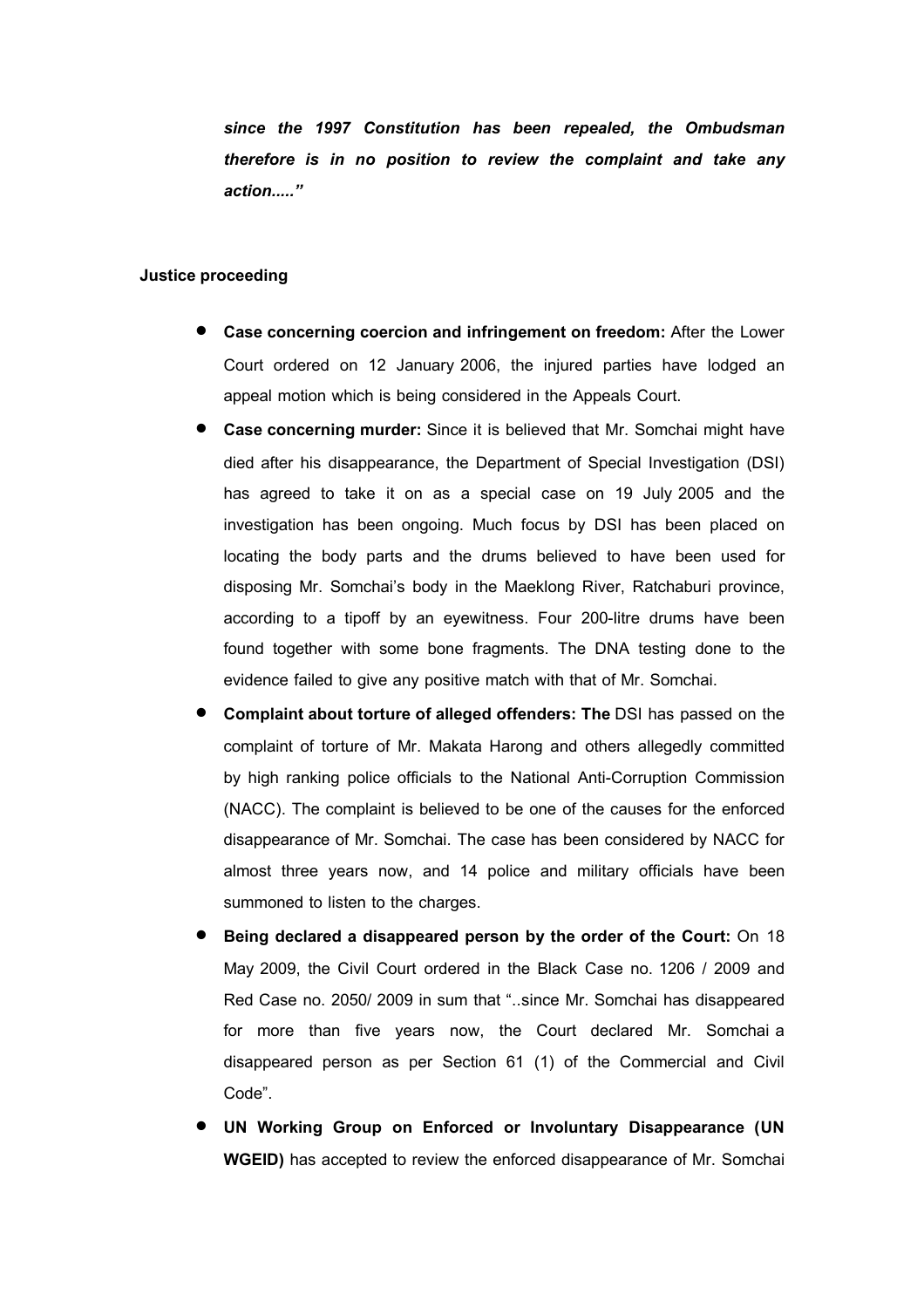since 1 June 2005 as per the case no. 1003249. The Working Group has continuously questioned the Royal Thai Government for progress in the investigation of the enforced disappearance of Mr. Somchai.

#### **Problems and obstacles against access to justice**

On 20 June 2005, and Pol. Lt. Col. Thaksin Shinawatra told Ms. Angkhana Neelapaijit during a meeting at the Pitsanuloke House that he believed Mr. Somchai was dead. Six years after his disappearance and following five Prime Ministers and seven Ministers of Justice, there simply has not been any meaningful progress in the case concerning the disappearance of Mr. Somchai. Though the government led by Mr. Abhisit Vejjajiva showed keen interest to resolve the case, when he took on premiership, again no substantial progress has been made. Observing closely the process, one may discover a number of obstacles that have made access to justice slow and impeded.

#### **Reluctance among state authorities**

Mr. Somchai was disappeared during the time when Pol. Lt. Col. Thaksin Shinawatra was the PM. Although the government appeared to be eager to solve the case at the time as five police officials were charged with coercion and robbery, when it went on to the trial, much of the evidence had been destroyed or weakened so that no perpetuators could be brought to justice. Moreover, as the defendants who were police officials were released on bail, witnesses have felt threatened. Some of them withdrew their testimonies in Court.

According to a witness who testified to the Lower Court, it was believed that the five defendants had been aware of the testimonies made by all witnesses in this case prior to the trial. In the submission to the Court by Defendant 5, the evidence no. Lor 107, page 2, it states that Pol. Gen. Sombat Amornwiwat, DSI's Director General, had given a copy of testimonies made by the prosecution witnesses at the inquiry level to the defendants. The fact is confirmed by the Court order in this case, in page 72-73, which goes "the defendant lawyers asked the Court to retrieve the document from the public prosecutors and the public prosecutors brought forth the document requested by the defendants. It implied that the document was part of the inquiry report prepared by the inquiry officials and submitted to the public prosecutors. Otherwise, the defendant would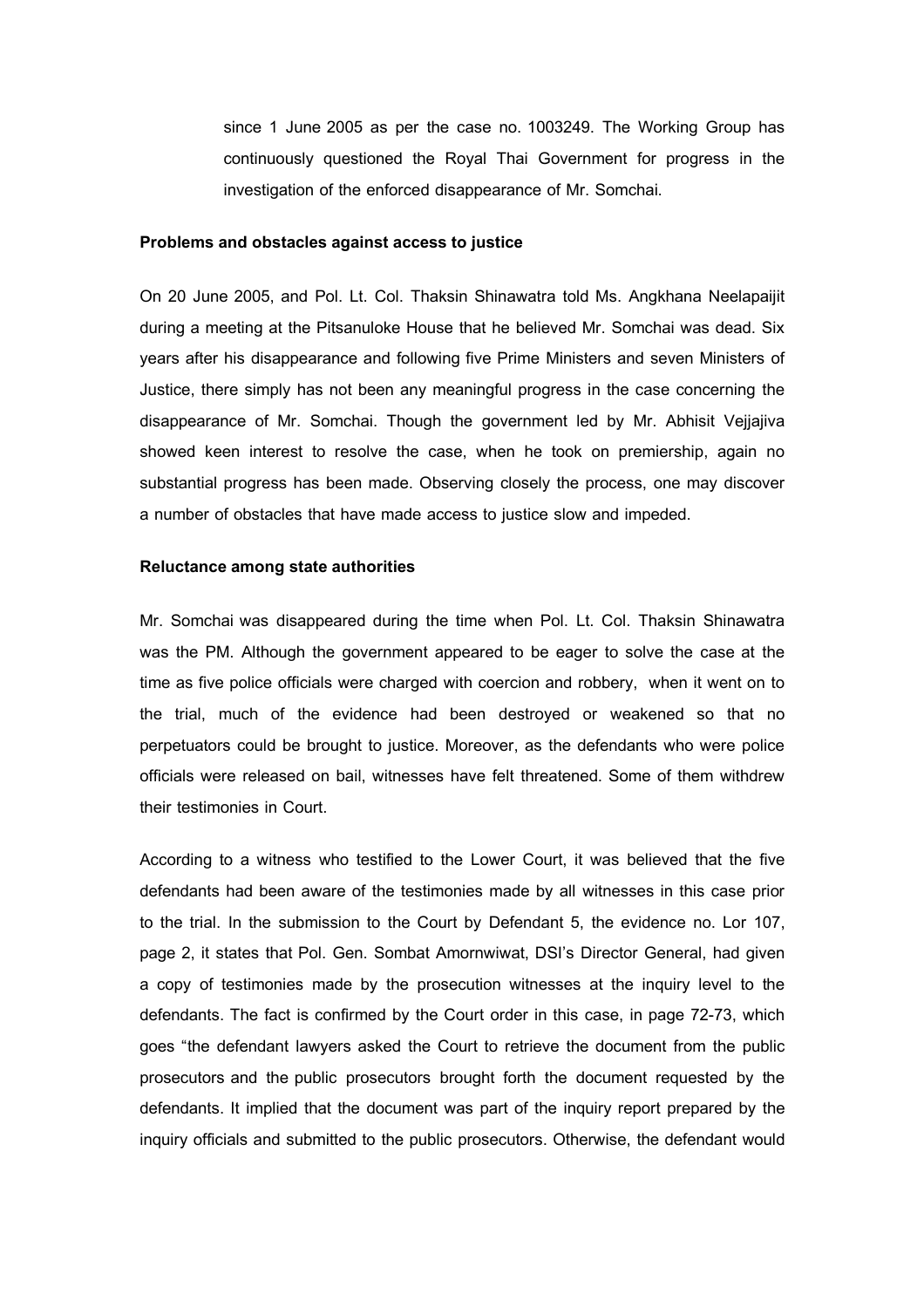not have been able to request precisely for such a document which had been included in the inquiry report and submitted to the public prosecutors."

Despite the fact that, following the coup on 19 September 2006, the Surayud Chulanond led government seemed to give serious attention to the case and set up a committee to investigate the case, again no real progress was made in the investigation of the murder case against Mr. Somchai.

After the general election in 2007, both governments led by Samak Sundaravej and Somchai Wongsawat showed obvious discomfort toward solving the disappearance case of Mr. Somchai while interference by politicians continued. According to the DSI Establishment Act, the DSI is an independent agency and its inquiry officials are fully authorized to address grievances faced by people as a result of abuse and misuse of power by state officials and influential people. However, thus far, the DSI has failed to effectively investigate human right abuses. They have simply failed to fulfill public expectations.

### **Failure in witness protection scheme**

As a result of insufficient witness protection, a number of witnesses in the enforced disappearance case of Mr. Somchai have been constantly subject to threats, particularly the five alleged offenders who complained about torture by the police and were assisted by Mr. Somchai. Though they had been placed under a witness protection scheme by DSI, none of them have felt confident enough to testify as a witness in this case in order to bring the perpetrators to justice. For example, Mr. Sudeerueman Maleh was sued by Pol. Lt. Gen. Phanuphong Singhara Na Ayudhaya and Pol. Major Gen. Chakthip Chaijinda in the Criminal Court for giving false information to the NACC. As of now, the case filed by Pol. Lt. Gen. Phanuphong is dismissed, but for the case filed by Pol. Major Gen. Chakthip, the first hearing is scheduled to take place on 15 March 2010 at the Bangkok Criminal Court.

Meanwhile, Mr. Abdulah Arbukaree, another important witness in this case who had been living under the DSI witness protection scheme, disappeared from his residence in Narathiwat on 11 December 2009, after he came back from a visit to his family during the religious festival. His whereabouts are still unknown and the DSI, which is in charge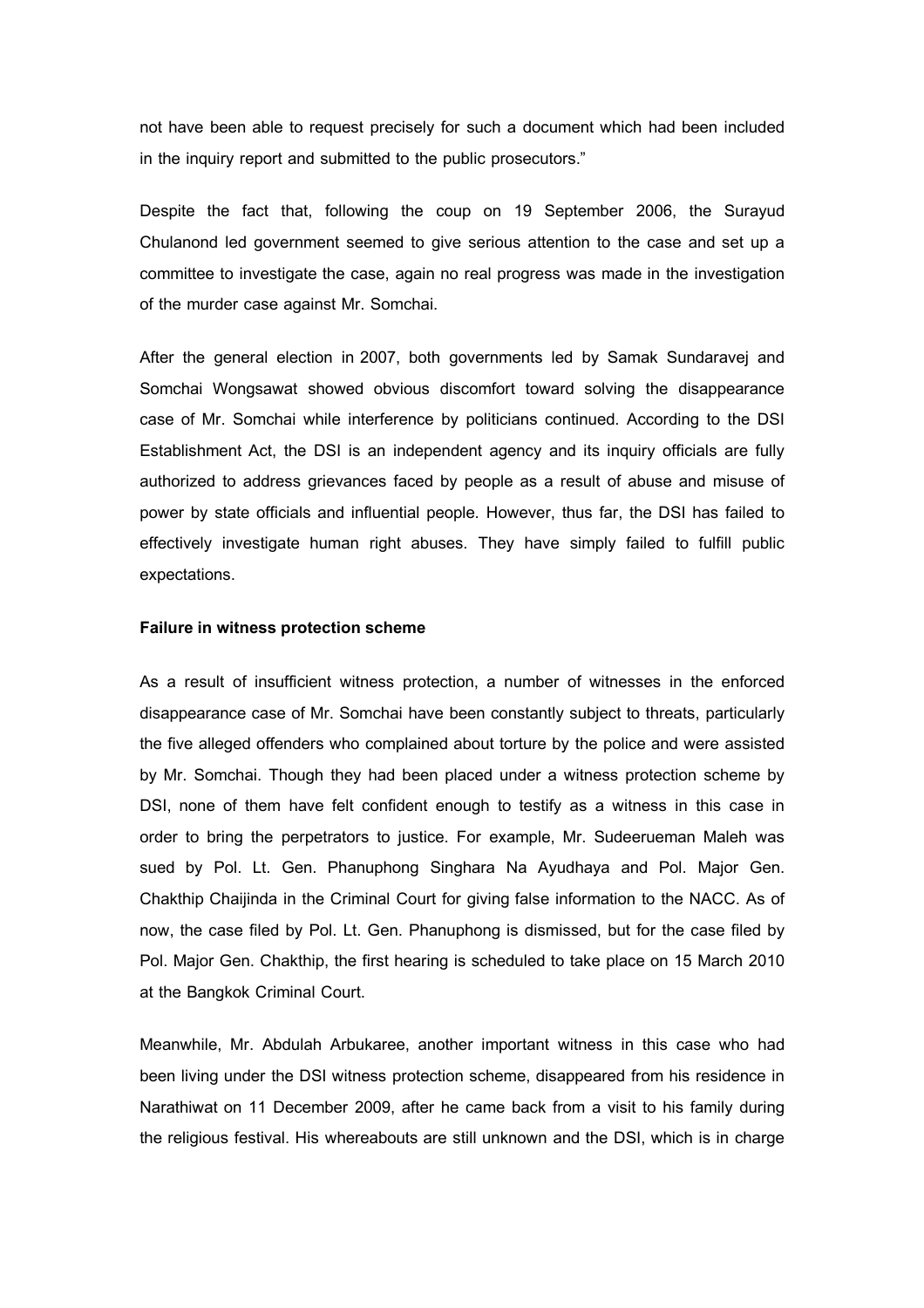of the protection given to Mr. Abdulah as a witness, has not shown any responsibility toward the case.

# **Inefficiencies in attempts to acquire evidence**

The abduction of Mr. Somchai has left many traces, but all of them seem to have been completely erased. For example:

- Mr. Somchai's car had been driven by the perpetrators and was found on the road. However, forensic investigation by both the Scientific Crime Detection Division of the Royal Thai Police and the Central Institute of Forensic Science (CIFS) under the Ministry of Justice has failed to yield any significant forensic evidence including fingerprints, latent fingerprints, DNA traces of the perpetrators, etc. Until now, no forensic investigation including DNA testing has been conducted on the five defendants. None of their hair sample had been collected for tests to verify whether it matched the DNA pattern of the hair samples found in Mr. Somchai's car. Despite the fact that an eyewitness stated that Defendant 2 was seen to drive away Mr. Somchai's car, no evidence had been found.
- The phone logs which could be used as evidence to hold the perpetrators accountable for the crime have been nearly completely erased. Although the abduction case of Mr. Somchai carries the importance of a murder case thereby enjoying statute limitation of 20 years, the inquiry officials simply allowed the expunction of such important pieces of information. Attempts to investigate the use of mobile phones by the five defendants in greater detail have also been plagued with obstacles. The investigation was simply limited to the phone use by the five defendants among each other rather than other persons they had contacted at the time, believed to be high ranking police officials and the masterminds of the abduction, murder and disposal of Mr. Somchai's body.

**Delay in the justice process and investigation of the enforced disappearance case of Mr. Somchai**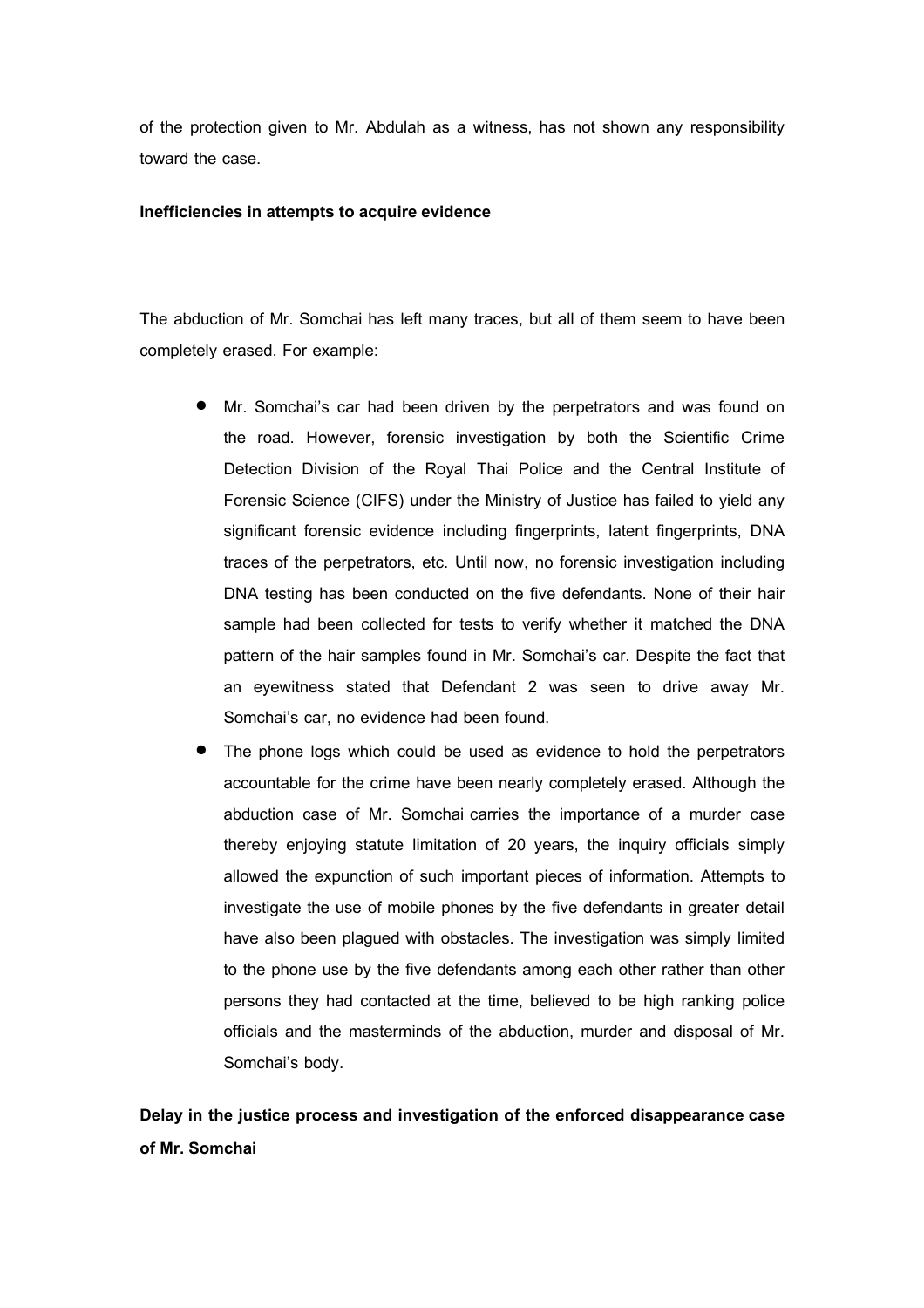- **The appeal motion** On the offences concerning coercion and infringement on freedom, the appeal motion has been considered by the Appeal Court since the Lower Court ruled on 12 January 2006.
- **DSI** has been in charge of the case of enforced disappearance of Mr. Somchai for almost five years since 19 July 2005. Since the investigation has been carried out on the assumption that Mr. Somchai has been killed, DSI attempts to acquire evidence related to the death including body parts, or other evidence related to the disposal of the body. Until now, four drums which are believed to have been used for disposing Mr. Somchai's body have been found along with some human bone fragments. But no attempt has been made to acquire other important pieces of evidence including the phone usage of the defendants and other concerned culprits, or Mr. Somchai's belongings, or even the car used on the day Mr. Somchai was abducted. What the DSI has done in the past five years has thus failed to reassure the surviving family and general public that genuine efforts and determination have been given to unraveling the case.

**National Anti-Corruption Commission (NACC)** The DSI has submitted complaints concerning alleged torture of the persons held in custody for the gun robbery and school arson cases on 4 January 2004 to the NACC as the incidence is believed to have been the cause of the disappearance of Mr. Somchai. Three years past, the investigation is still ongoing. Meanwhile, a number of witnesses have been subject to constant threats, i.e., it was reported that a group of police officials went to meet with the family of a witness in Narathiwat asking the witness to withdraw their testimony given to the NACC. Another witness under the DSI's witness protection scheme has been sued by two high ranking police officials for giving out false information to the NACC. Another major witness, Mr. Abdulah Arbukaree has gone mysteriously missing from his home in Narathiwat on 11 December 2009 while under DSI witness protection. All of these incidences have caused grave concerns for other witnesses.

**Investigationsby the NACC on this case have been extraordinarily slow compared to other cases taken on by NACC. The delay in the action of**